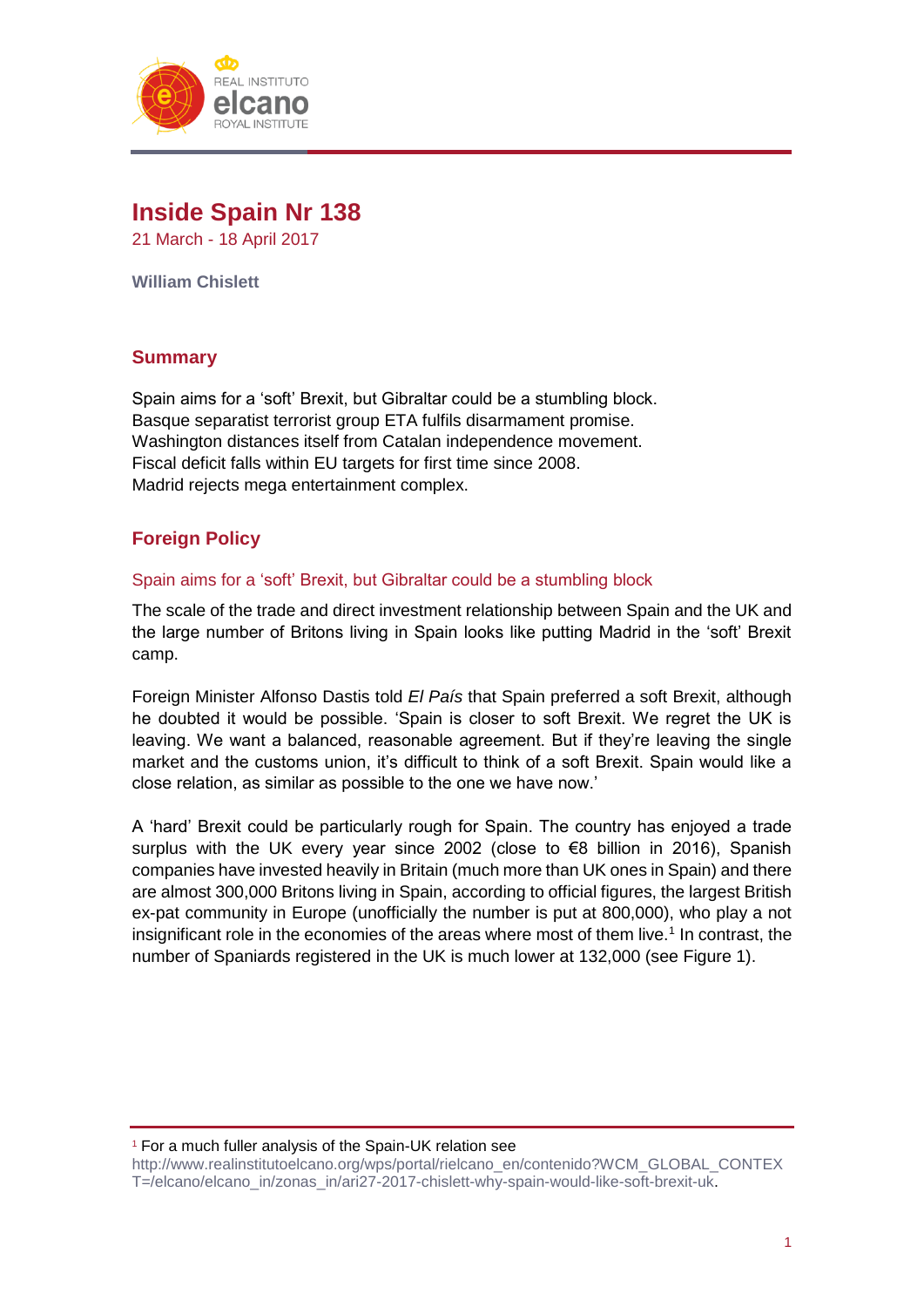|          | EU citizens in the UK (thousands) |
|----------|-----------------------------------|
| Poland   | 916                               |
| Ireland  | 332                               |
| Rumania  | 233                               |
| Portugal | 219                               |
| Italy    | 192                               |
| France   | 165                               |
| Germany  | 135                               |
| Spain    | 132                               |

#### **Figure 1. EU citizens living in the UK (non-British population in thousands, by EU nationality)**

Source: UK Office of National Statistics.

The potential stumbling block is the age-old problem of Gibraltar, the British Overseas Territory long claimed by Spain.

The origin of the latest argument is the EU's draft negotiation guidelines for Brexit sent to EU capitals at the end of March, which states that 'after the United Kingdom leaves the union, no agreement between the EU and the United Kingdom may apply to the territory of Gibraltar without the agreement between the Kingdom of Spain and the United Kingdom'.

This rather ambiguous phrase, which has been generally interpreted as meaning that neither the withdrawal agreement –so any transition arrangement for post-Brexit, which might give the UK the status quo for a few years– nor a future trade deal, can apply to Gibraltar unless Spain agrees to it.

This de facto veto power for Spain, which throws a territorial disagreement into the Brexit divorce proceedings, provoked wrath on the Rock.

'This draft suggests that Spain is trying to get away with mortgaging the future relationship between the EU and Gibraltar to its usual obsession with our homeland', said Fabian Picardo, Gibraltar's Chief Minister. 'This is a disgraceful attempt by Spain to manipulate the European Council for its own, narrow, political interests. Brexit is already complicated enough without Spain trying to complicate it further.'

The UK government then issued its standard response that it would defend Gibraltar's interests and nothing would be done without the Gibraltarians' consent.

Lord Howard, a former leader of the Conservative Party, poured oil on the flames by inferring that Theresa May, the British Prime Minister, would go to war with Spain to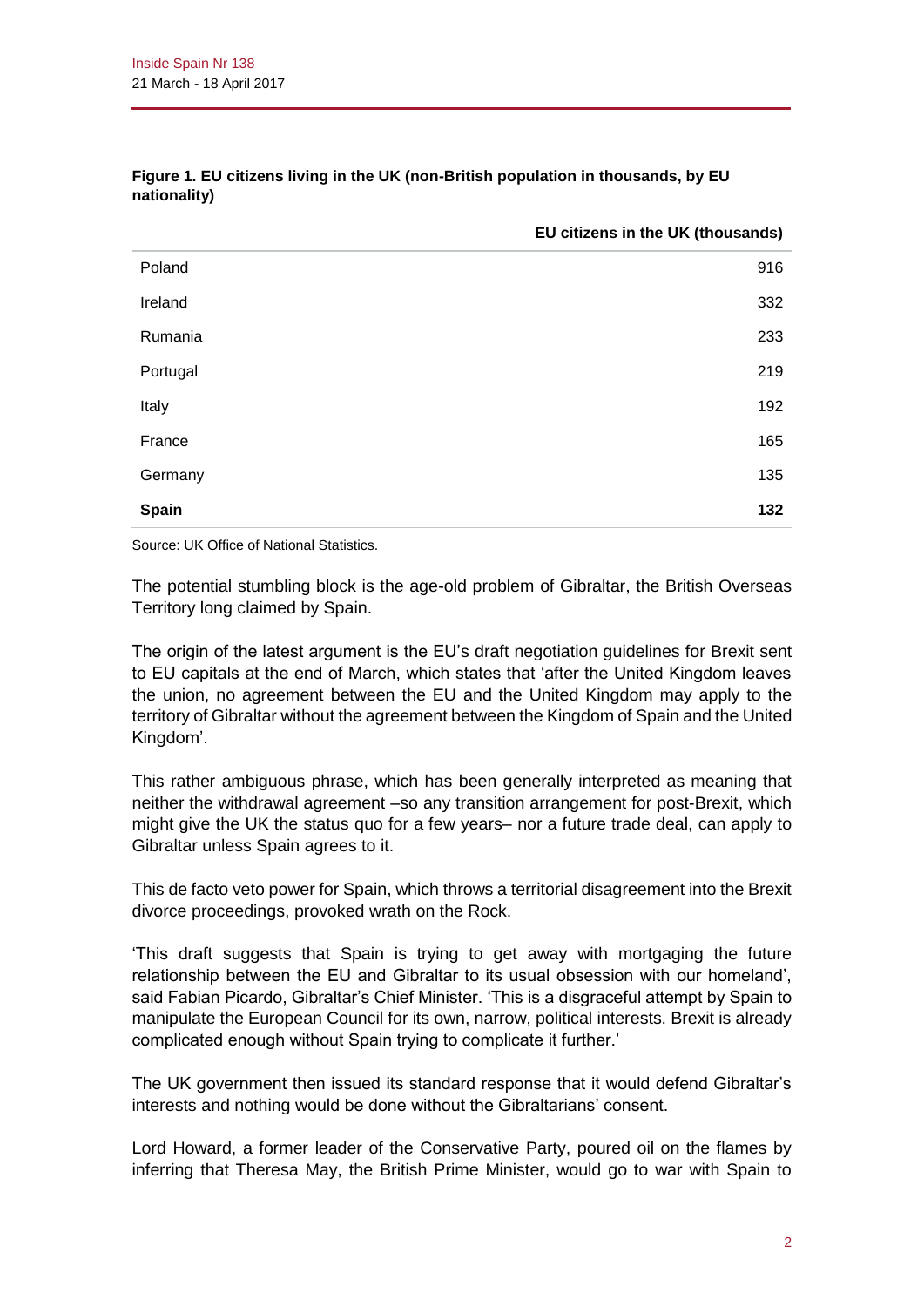defend Gibraltar, should Madrid turn aggressive. The predictable message to Spain of the jingoistic tabloid *The Sun* was 'Up yours senors!' (without the 'ñ'), in a repeat of its 'Up yours Delors' of 1990.

Both Gibraltar and London have rejected Madrid's offer of joint sovereignty of the Rock so that Gibraltar can remain in the EU. Gibraltarians voted 96% in favour of remaining in the EU.

The row over the guidelines was a storm in a teacup as Madrid would have such a veto anyway. Europe's recent free trade agreement with Canada set the precedent that wide ranging deals –such as that sought by the UK– must be ratified in all EU countries, Spain included, to take effect.

Nevertheless, the wording in the guidelines is a diplomatic coup for Spain and seemed to take London by surprise, having more important issues to be concerned about. Dastis drove the point home in the *El País* interview. 'We have talked with our partners and the [EU] institutions in recent weeks and we have made the Spanish position clear', he said. 'When the United Kingdom leaves the EU, then the EU's partner is Spain, and when it comes to Gibraltar the EU is obliged, as a result, to take the side of Spain'.

Dastis also made it clear that Spain would not close the border with Gibraltar after Britain leaves the EU. Such a move would threaten jobs on both sides, and 'I don't see how that would benefit us', he said. Spain would push during Brexit negotiations for a 'reciprocal principle' regarding workers' rights and immigration.

Some analysts believe Spain won the wording in the EU's guidelines in exchange for Madrid saying it would not close the border. Brussels wants a controlled chess game and not a battle.

## Big rise in Spain's official development assistance

Spain's net official development assistance (ODA) increased 192% in 2016 to just over US\$4 billion but as a percentage of national income (0.33%) was still less than half the target of 0.7% set by the UN (see Figure 2).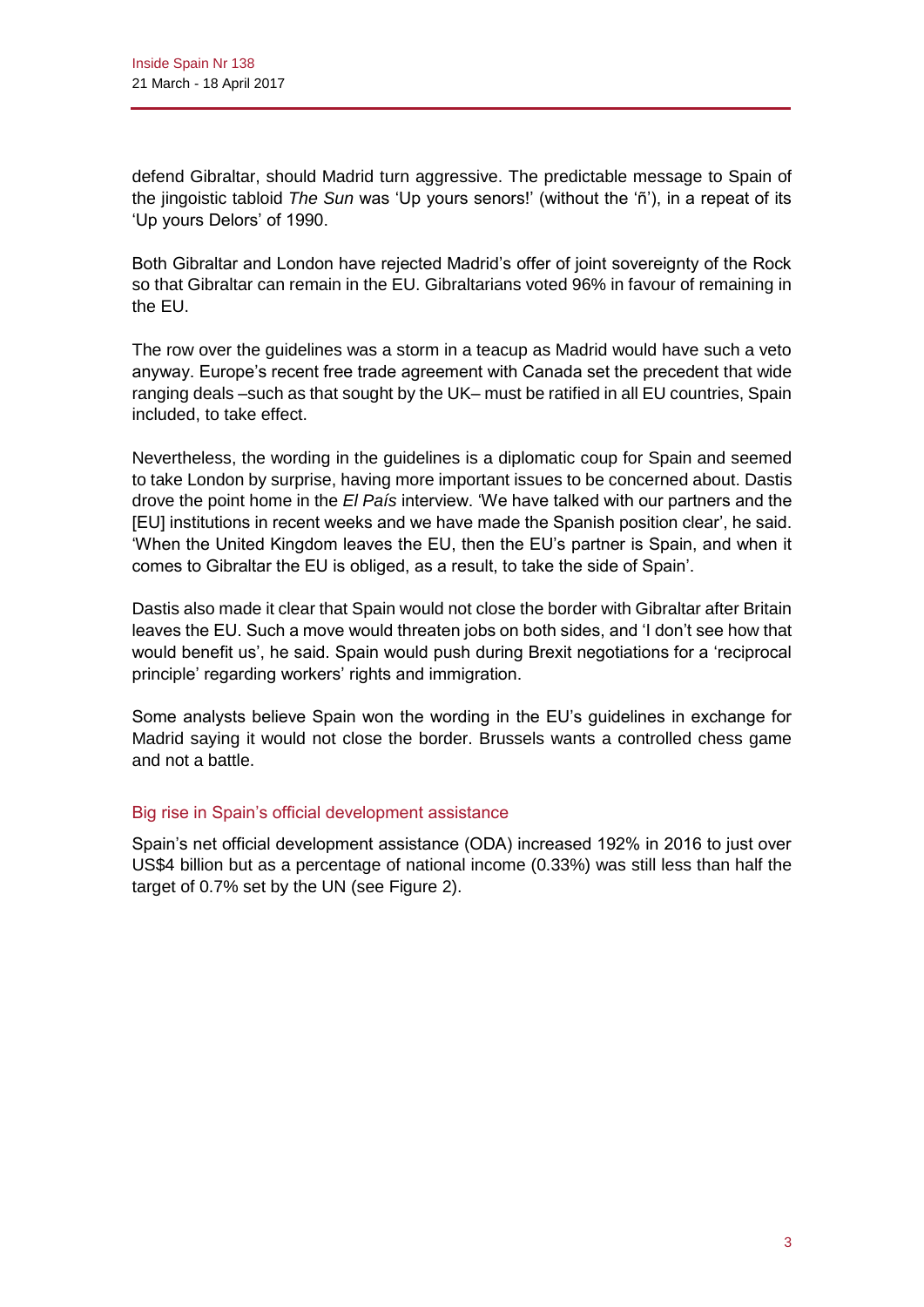|                                 | 2016 | 2015 |
|---------------------------------|------|------|
| France                          | 0.38 | 0.37 |
| Germany                         | 0.70 | 0.52 |
| Italy                           | 0.26 | 0.22 |
| <b>Spain</b>                    | 0.33 | 0.12 |
| UK                              | 0.70 | 0.70 |
| Average of DAC<br>countries (1) | 0.40 | 0.40 |

## **Figure 2. Net official development assistance (% of GNI), 2015-16**

(1) OECD countries that are members of the Development Assistance Committee.

Source: OECD.

The surge in Spain's ODA was due to exceptional debt relief for Cuba.

José Luis Rodríguez Zapatero, the previous Socialist Prime Minister (2004-11), had set 0.7% as the target for 2012, but this was before Spain went into recession and several years of spending cuts.

## King Felipe in state visit to Japan to boost ties

King Felipe VI and Queen Letizia made a four-day state visit to Japan aimed at strengthening the ties between the two countries which next year mark the  $150<sup>th</sup>$ anniversary of bilateral relations.<sup>2</sup>

Seven agreements were signed during the trip including an agreement to promote working holidays for young Spaniards in Japan and young Japanese in Spain and an accord on medical research cooperation. The newspaper *Yomiuri Shimbun* and the Prado Museum are to hold a Velázquez exhibition next year.

# **Domestic Scene**

#### Basque separatist terrorist group ETA fulfils disarmament promise…

The militant Basque group ETA, which assassinated 845 people over a 40-year period in its struggle for an independent country carved out of northern Spain and south-western France, gave up its arsenal of weapons and explosives on 8 April, as previously announced, but did not say it was disbanding as the government is demanding.

<sup>2</sup> The opportunities for Spain are set out in an analysis by Luis Simón at

[http://www.realinstitutoelcano.org/wps/portal/rielcano\\_en/contenido?WCM\\_GLOBAL\\_CONTEX](http://www.realinstitutoelcano.org/wps/portal/rielcano_en/contenido?WCM_GLOBAL_CONTEXT=/elcano/elcano_in/zonas_in/ari31-2017-simon-japan-strategic-awakening-opportunities-spain) [T=/elcano/elcano\\_in/zonas\\_in/ari31-2017-simon-japan-strategic-awakening-opportunities-spain](http://www.realinstitutoelcano.org/wps/portal/rielcano_en/contenido?WCM_GLOBAL_CONTEXT=/elcano/elcano_in/zonas_in/ari31-2017-simon-japan-strategic-awakening-opportunities-spain).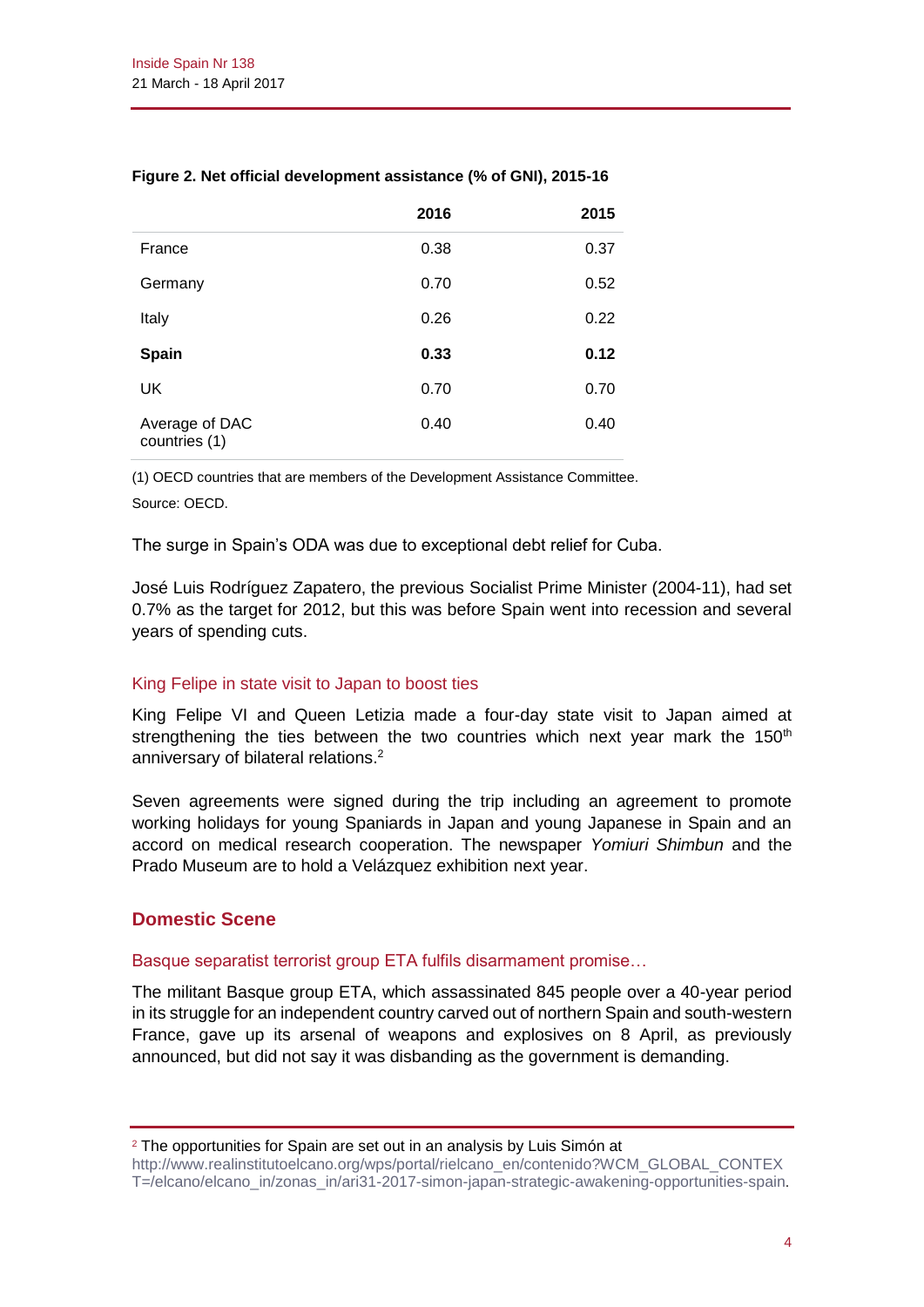French police checked eight sites after they were notified of them. The caches contained 120 firearms, three tonnes of explosives and several thousand rounds of ammunition, a spokesman for the 'Artisans of Peace', the group that mediated between ETA and the French authorities, said.

The French Interior Minister, Matthias Fekl, hailed the move as a 'major step', but Spanish authorities were more circumspect and warned that the group could expect 'nothing' in return.

'It will not reap any political advantage or profit', said Íñigo Méndez de Vigo, the government spokesman. 'May it disarm, may it dissolve, may it ask forgiveness and help to clear up the crimes which have not been resolved', he said.

ETA was established in 1959 partly in response to the Franco dictatorship's repression. The group's first known killing was in 1968 when a Civil Guard was shot in the back after intercepting a stolen car. Its most spectacular action was the assassination of Prime Minister Luis Carrero Blanco, Franco's alter ego, in 1973, when it detonated a bomb in a T-shaped tunnel under his car in Madrid. The blast hurtled the car 30 metres into the air and over the roof of the church in which he had just been attending mass in accordance with his rigidly established timing and route.

Severely weakened by scores of arrests in Spain and France after its last killing in 2010, ETA declared a ceasefire in 2011.

The disarmament was particularly good news for, among others, María José Usandizaga, a former Popular Party councillor in San Sebastián, who for the past 22 years had a bodyguard as several attempts had been made to murder her, but which she now no longer needs.

## … Washington distances itself from the Catalan independence movement

Visits to the US by the current and former Premiers of Catalonia to drum up political support for the illegal independence referendum scheduled for September led the US Embassy in Madrid to reaffirm that the US government's position on Catalonia was 'an internal issue for Spain' and it wanted to maintain a 'strong and united Spain'.

Carles Puigdemont, the Catalan Premier, recently made a five-day trip to Washington and New York where he met with several US Congressmen, among others, to discuss the current deadlock between Catalonia and the central government in Madrid.

He then returned to the US to meet with former President Jimmy Carter, whose foundation several days later, and at the same time as the US Embassy in Madrid, also issued a statement saying it would not get involved.

Carter's rejection, much more than the expected position of a foreign government, was a particular setback for the independence movement as his foundation is dedicated to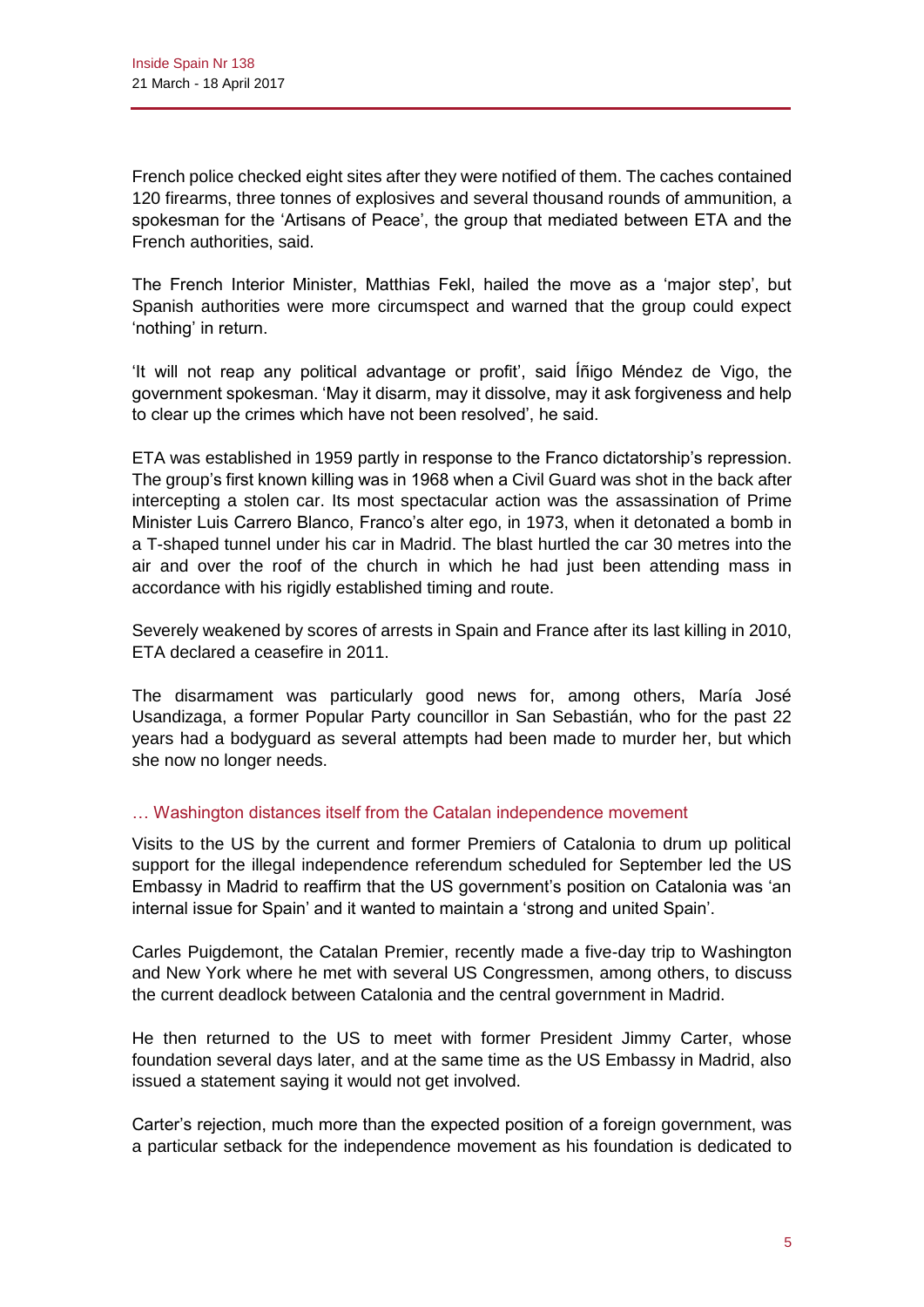resolving conflicts. The decision not to intervene undermines the Catalan government's arguments in favour of independence.

Artur Mas, the former Catalan Premier, visited the US before Puigdemont and spoke at Harvard University.

The central and Catalan governments are set on a train crash. Neither side is relenting. The minority Popular Party government's position on not giving in to the demand for the unconstitutional referendum is broadly backed by the Socialists and the centrist Ciudadanos.

In a bid to defuse the economic grievances of the independence movement, Prime Minister Mariano Rajoy promised to invest €4.2 billion in Catalonia. The investment would be mostly in rail transport infrastructure between 2017 and 2020.

According to the latest opinion poll by Metroscopia, only 31% of respondents are in favour of independence compared with 46% who want Catalonia to remain part of Spain but with new and guaranteed powers and 19% who want the region to continue as it is. This shows a clear majority (65%) against outright independence.

In a sign that companies are leaving or not setting up in Catalonia, a report by D&B said the Madrid region gained 407 firms in net terms last year and Catalonia lost 279.

## Spain holds its position in UN Human Development Index

Spain remained in 27<sup>th</sup> position out of 188 countries in the latest UN Human Development Index, which is based on several factors (see Figure 3).

The country's life expectancy at birth (82.8 years) is the second highest in the EU, but its mean years of schooling is among the lowest at 9.8. Polish and Rumanian children, for example, spend more years at school.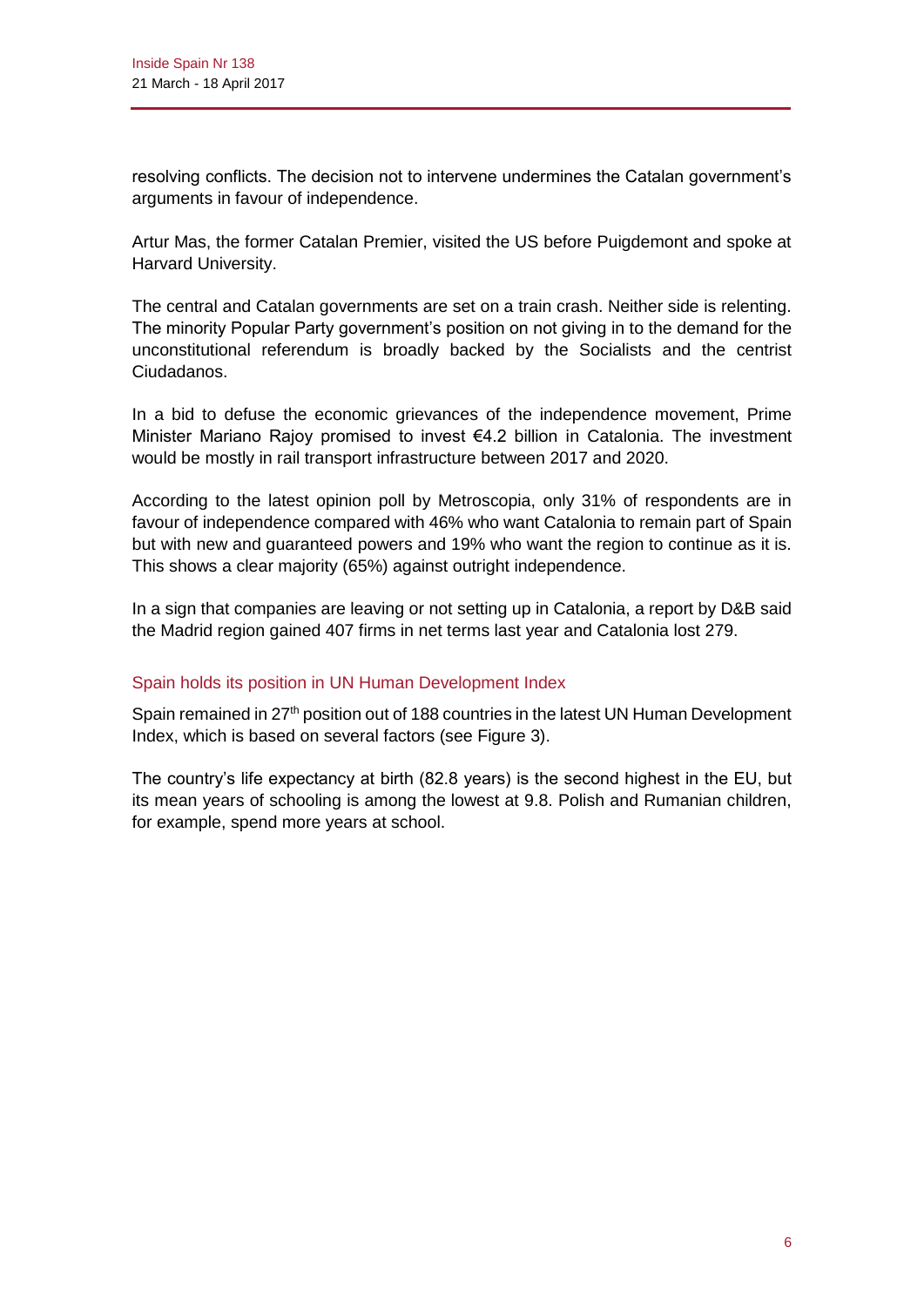| Ranking<br>(1) | <b>Human</b><br><b>Development Index</b><br>value<br>2015 | Life expectancy<br>at birth<br>2015 (years) | Mean years of<br>schooling (2015) | <b>GNI per capita</b><br>(2011 PPP<br><b>US\$)</b><br>2015 |
|----------------|-----------------------------------------------------------|---------------------------------------------|-----------------------------------|------------------------------------------------------------|
| 1. Norway      | 0.944                                                     | 81.7                                        | 12.7                              | 67,614                                                     |
| 4.<br>Germany  | 0.926                                                     | 81.1                                        | 13.2                              | 45,000                                                     |
| 10. US         | 0.920                                                     | 79.2                                        | 13.2                              | 53,245                                                     |
| 16. UK         | 0.909                                                     | 80.8                                        | 13.3                              | 37,931                                                     |
| 21.<br>France  | 0.897                                                     | 82.4                                        | 11.6                              | 38,085                                                     |
| 26. Italy      | 0.887                                                     | 83.3                                        | 10.9                              | 33,573                                                     |
| 27. Spain      | 0.884                                                     | 82.8                                        | 9.8                               | 32,779                                                     |

#### **Figure 3. UN Human Development Index for selected countries, 2016**

(1) Out of 188 countries.

(2) The maximum value is one.

Source: United Nations Human Development Report, 2016.

Spain's index increased from 0.755 in 1990 to 0.884 in 2015, a rise of 17%, faster than the other three big euro zone countries (Germany, France and Italy) but from a lower starting position (see Figure 4).

This index (maximum value one) is based on life expectancy at birth, mean years of schooling, expected years of schooling and gross national income per capita.

#### **Figure 4. Change in UN Human Development Index for selected countries, 1990-2015 (1)**

|            | 1990  | 2000  | 2010  | 2012  | 2015  | Change<br>1990-2015<br>(%) |
|------------|-------|-------|-------|-------|-------|----------------------------|
| 1. Norway  | 0.849 | 0.917 | 0.939 | 0.942 | 0.949 | 11.7                       |
| 4. Germany | 0.801 | 0.860 | 0.912 | 0.919 | 0.926 | 15.6                       |
| 10. US     | 0.860 | 0.884 | 0.910 | 0.915 | 0.920 | 6.9                        |
| 16. UK     | 0.775 | 0.866 | 0.902 | 0.899 | 0.909 | 17.3                       |
| 21. France | 0.779 | 0.849 | 0.882 | 0.887 | 0.897 | 15.1                       |
| 26. Italy  | 0.768 | 0.828 | 0.869 | 0.876 | 0.887 | 15.5                       |
| 27. Spain  | 0.755 | 0.825 | 0.867 | 0.874 | 0.884 | 17.0                       |

(1) The maximum value is one.

Source: UN Human Development Reports.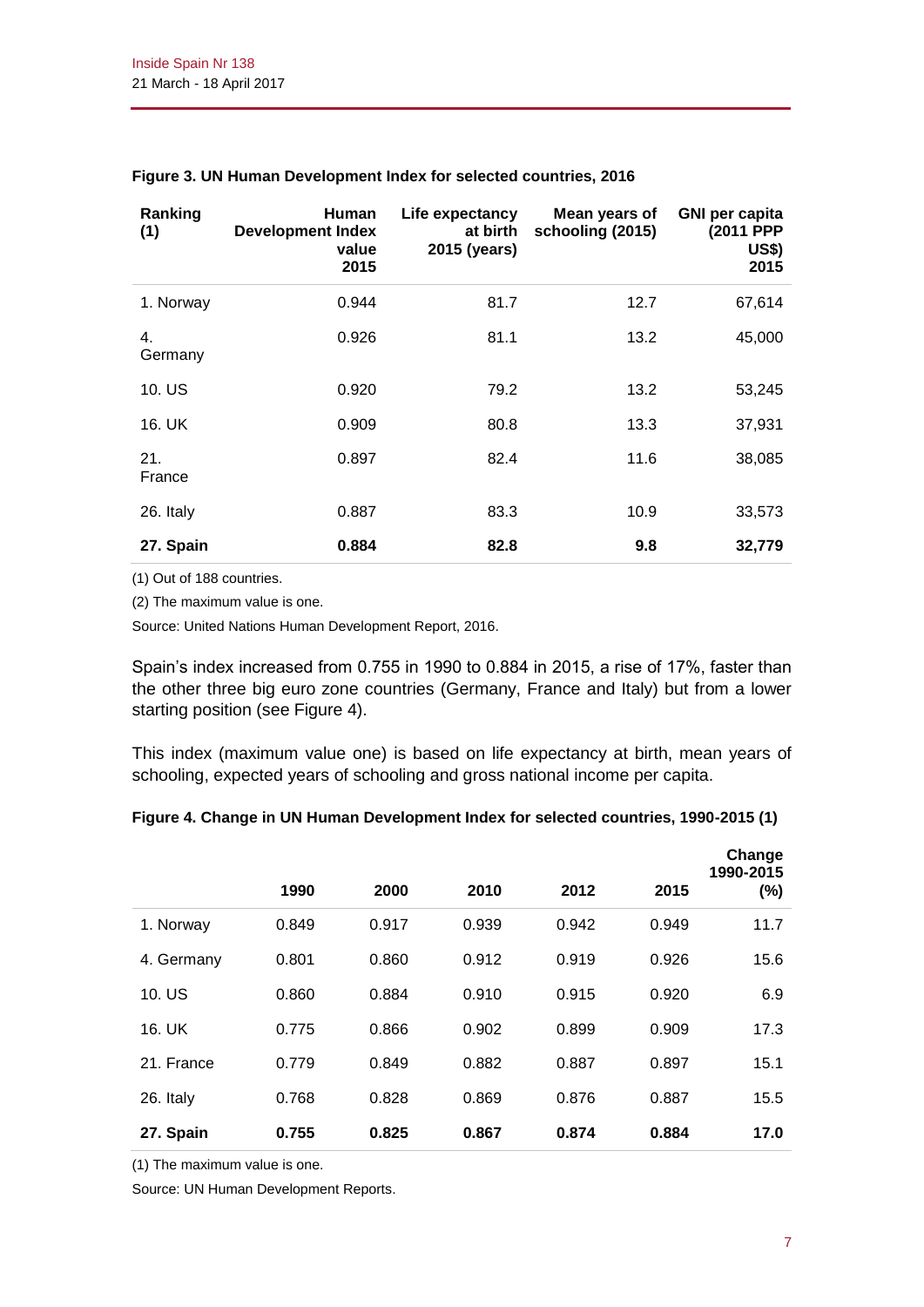#### Women's slow advance since the 2007 Law of Equality

Women in Spain have made slow progress since the Socialist government passed an affirmative-action law 10 years ago aimed at getting more of them into political office, as well as into company boardrooms.

The Law of Equality also requires political parties to run female candidates in at least 40% of the seats they contest, except in small towns.

Almost 40% of MPs are women, slightly more than in 2007, but only 19% of them are mayors and 19% company directors (see Figure 5).

#### **Figure 5. 10 years of equality legislation: percentage of women in different positions**

|                                           | 2007 | 2015    |
|-------------------------------------------|------|---------|
| Members of parliament (1)                 | 36   | 39      |
| Mayors                                    | 15   | 19      |
| Ambassadors                               | 7.1  | 7.2(2)  |
| Academics (members of Royal<br>Academies) | 6.1  | 9.7(2)  |
| Directors of Ibex-35 companies            | 6.4  | 19.4    |
| Salaries (% of men's salaries)            | 80.9 | 85.6(3) |
| Temporary part-time contracts             | 46.0 | 43.6    |
| Permanent part time contracts             | 65.6 | 58.3    |

(1) 2004 and 2016, not 2007 and 2015.

(2) 2016.

(3) 2014.

Source: Instituto de la Mujer.

Gender-based violence remains a problem. In 2016, 44 women were killed by their partners (48 in 2015) and 21 so far this year. Special courts were introduced in 2005 to deal with these cases.

# **The Economy**

## Fiscal deficit falls within EU targets for first time since 2008

Spain's general government fiscal deficit in 2016 complied with the EU's Stability and Growth Pact for the first time since the global financial crisis in 2008, largely thanks to regional government finances.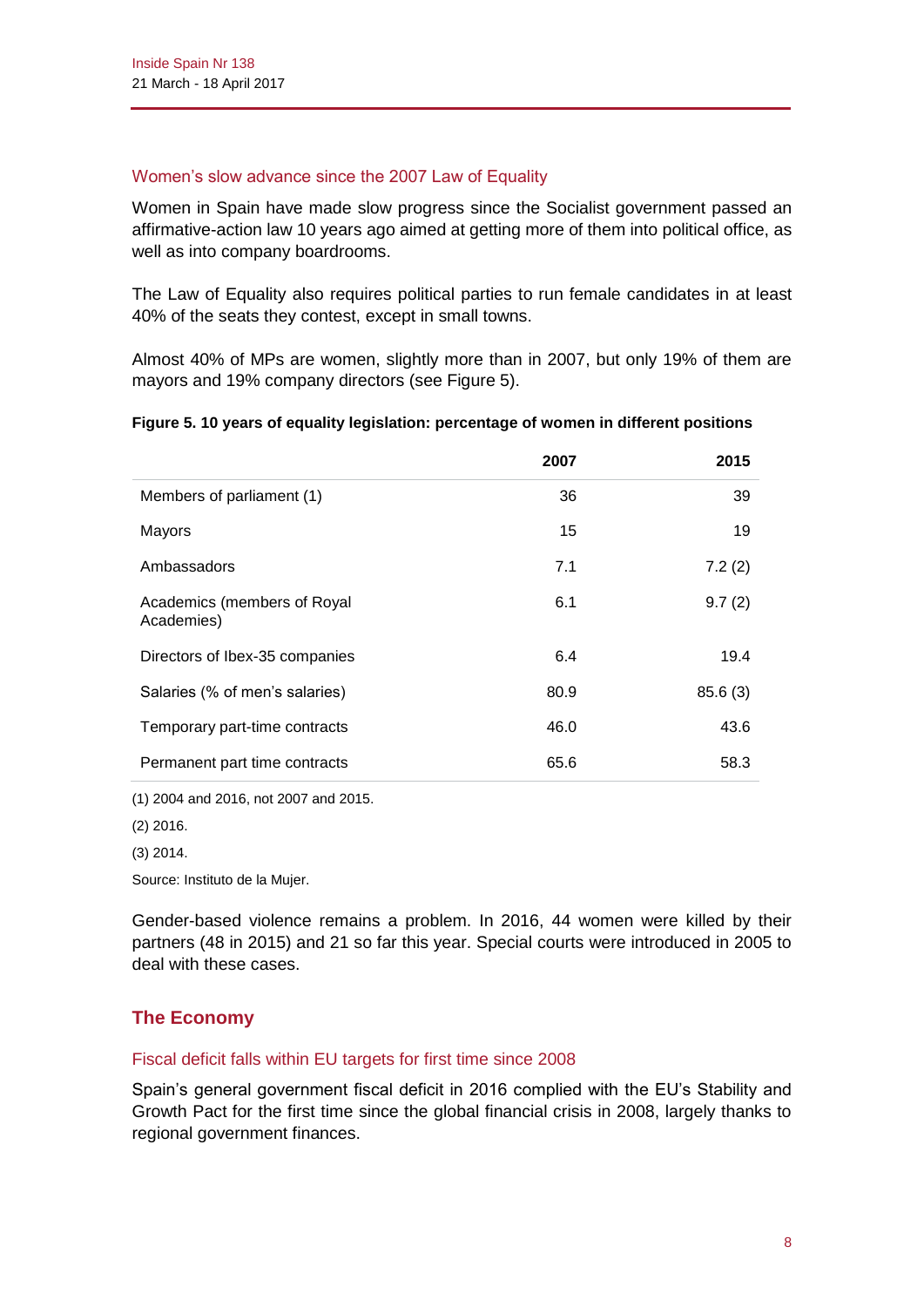The deficit came in at 4.33% of GDP, below the 4.6% agreed with Brussels. Including aid to banks, the deficit was 4.54%, down from 5.08% in 2015. The regional governments' deficit was halved to 0.82% (see Figure 6).

|                                  | 2015    | 2016    | 2017 forecast |
|----------------------------------|---------|---------|---------------|
| Central government               | $-2.59$ | $-2.52$ | $-1.10$       |
| Regional governments             | $-1.74$ | $-0.82$ | $-0.60$       |
| Local governments                | $+0.47$ | $+0.64$ | 0.00          |
| Social Security                  | $-1.22$ | $-1.62$ | $-1.40$       |
| General government               | $-5.08$ | $-4.33$ | $-3.10$       |
| Total including financial<br>aid | $-5.13$ | $-4.54$ |               |

## **Figure 6. General government accounts, 2015-17 (% of GDP)**

Source: Finance Ministry.

The impact during the Socialist government of the collapse of the construction sector as of 2008 on public finances was dramatic. Rapidly falling tax revenues and rising spending, as a large part of it was allotted for essential services such as health and education, coupled with the burden of unemployment subsidies as the jobless rate soared, turned a fiscal surplus of 2% of GDP in 2007 into a deficit of 11% in 2009.

The Popular Party took office in November 2011. The deficit that year was 9.4% of GDP, well beyond the 6% target agreed with Brussels and a commitment to reduce it to the EU threshold of 3% in 2013.

The 3% target was far too ambitious a wrench for an economy in recession and in July 2012 the government was given another year to meet the threshold.

This, too, proved to be unrealistic and after missing targets in 2012 (the deficit came in at almost 7% of GDP and 10.3% including the aid to ailing banks) and struggling with the goals for 2013, due to a combination of weaker-than-expected revenues, some expenditure overruns and higher social spending resulting from massive unemployment, Brussels came to Madrid's rescue again in May 2013 and gave the government until 2016 to meet the 3% reference.

Spain narrowly avoided a fine from the European Commission last year for failing to take enough action to reduce its budget deficit. It was given until 2018 to cut the deficit to below 3%, which the government finally looks like achieving (see Figure 7).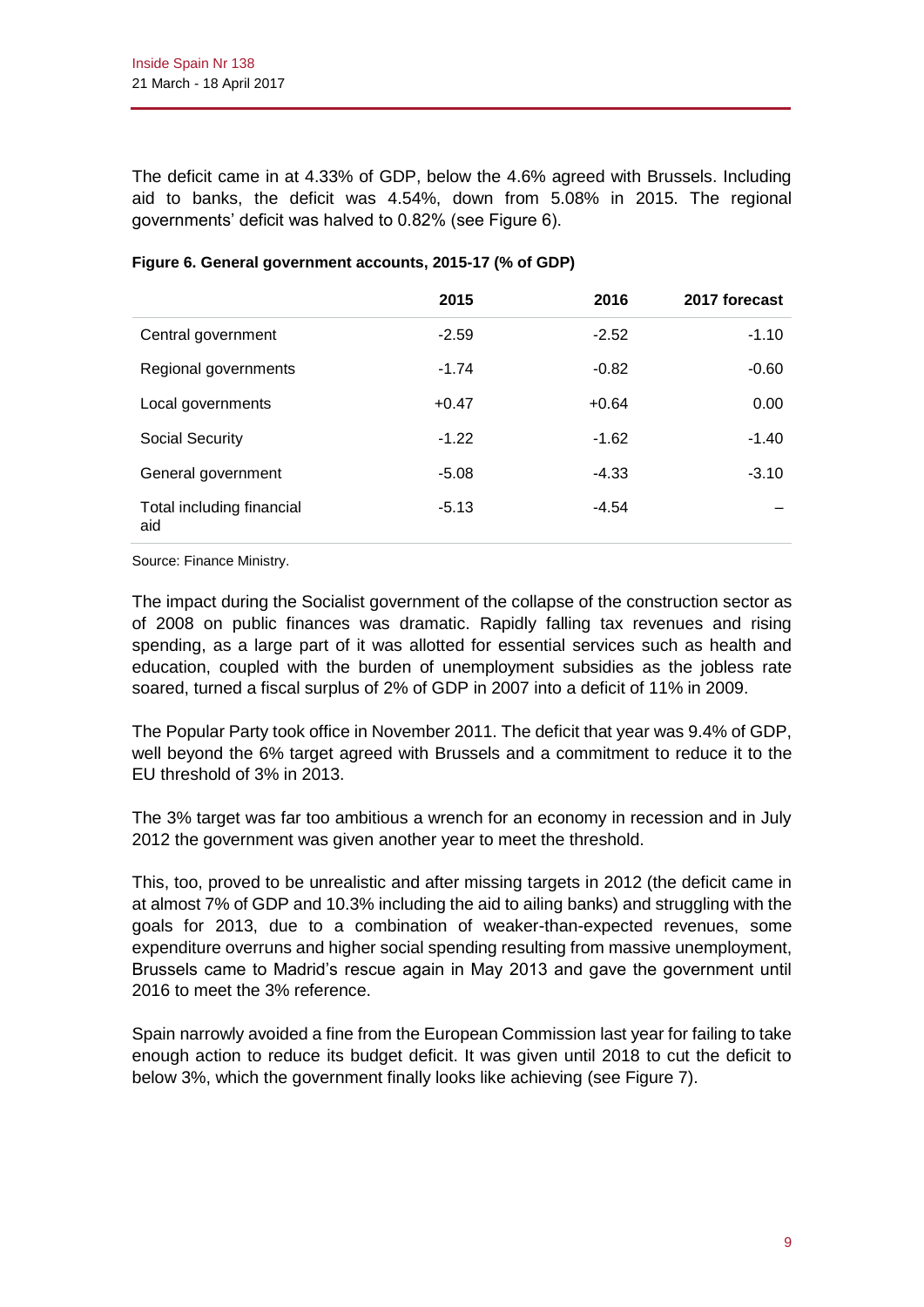|                                                  | 2008 | 2009 |  | 2010 2011 2012 2013 2014 2015 2016 |  |        |
|--------------------------------------------------|------|------|--|------------------------------------|--|--------|
| Target 1.15 0.82 -9.3 -6.0 -6.3 -6.5 -5.5 -4.2   |      |      |  |                                    |  | -4.6   |
| Outcome -4.4 -11.0 -9.5 -9.3 -6.8 -6.7 -5.9 -5.1 |      |      |  |                                    |  | $-4.3$ |

#### **Figure 7. Fiscal deficit targets and outcome, 2008-16 (% of GDP)**

Source: Finance Ministry.

While the regional governments' deficit was reduced in 2016, the social security's deficit has not stopped rising since 2011, when it went into the red (0.2% of GDP).

The social security's accounts (surplus of 1.4% of GDP in 2008) have been hard hit by a combination of a sharp fall in the number of contributors (to 17.9 million in March 2017 from 19.5 million in 2007), as a result of massive unemployment, and the inexorable ageing of the population.

Meanwhile, the minority Popular Party government unveiled a pay rise for public workers and more social spending in the hope of winning enough support in parliament to approve the much delayed draft budget for 2017. The fiscal deficit has to be reduced to 3.1% of GDP from 4.54% if Spain is to keep on complying with the target agreed with the EU.

The budget is normally approved in the autumn of the year before it comes into force but that proved impossible because of inconclusive elections in December 2015 and June 2016 and the lack of a government until the end of last October.

Civil servants will receive a 1% pay rise and more funds will be earmarked to combat child poverty and help the unemployed. The Socialists and Podemos say the pay rise is not enough as inflation is running at more than 1%.

The centrist Ciudadanos, with 32 MPs, agreed to back the budget bill but the government still needs the support of seven more MPs for it to be approved.

## *Spain continues to top tourism ranking…*

Spain held its position for the second year running as the country with the most competitive tourism sector, according to the latest ranking of 136 countries by the World Economic Forum (WFO).

The sector, which attracted a record 75.3 million visitors last year, has gone from strength to strength. In 2011 it was eighth in the WFO ranking, in 2013 fourth and in 2015 it took the top spot for the first time (see Figure 8).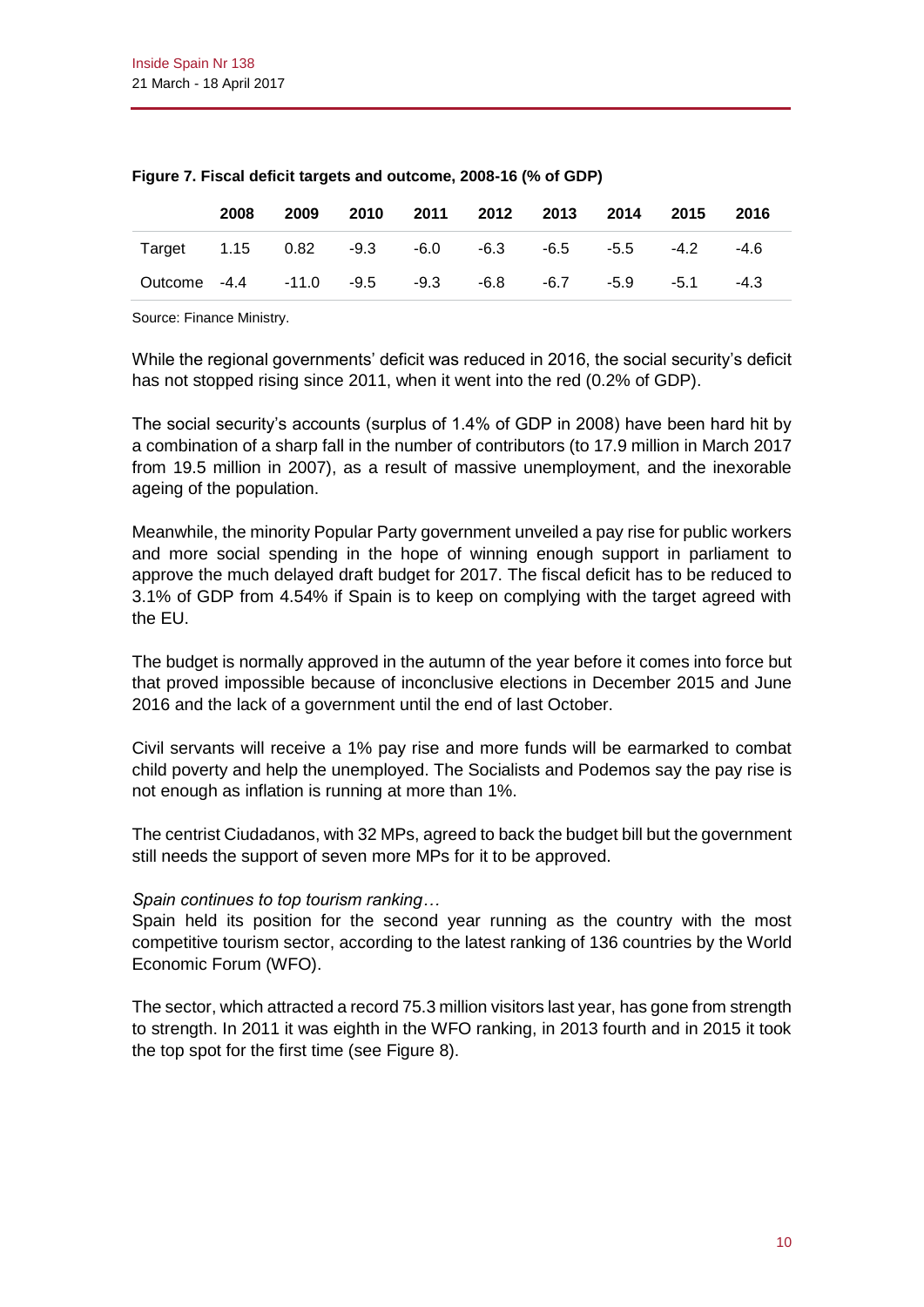| <b>Country</b> | <b>Score</b> | <b>Country</b>  | <b>Score</b> |
|----------------|--------------|-----------------|--------------|
| 1. Spain       | 5.4          | 6. US           | 5.1          |
| 2. France      | 5.3          | 7. Australia    | 5.1          |
| 3. Germany     | 5.3          | 8. Italy        | 5.0          |
| 4. Japan       | 5.3          | 9. Canada       | 5.0          |
| 5. UK          | 5.2          | 10. Switzerland | 4.9          |

#### **Figure 8. Top 10 countries in tourism competitiveness ranking (1)**

(1) Score: 1 (worst) and 7 (best).

Source: Travel and Tourism Competitiveness Report 2017, World Economic Forum.

Tourism generates around 12% of GDP and has played a key role in pulling Spain out of recession.

The Travel and Tourism (T&T) Index is based on four categories: enabling environment; T&T policy and enabling conditions; infrastructure; and natural and cultural resources.

The WFO attributes Spain's success to its unique offer of both cultural (ranked  $2^{nd}$ ) and natural  $(9<sup>th</sup>)$  resources, combined with sound tourism service infrastructure  $(2<sup>nd</sup>)$ , air transport connectivity (9<sup>th</sup>) and strong policy support (5<sup>th</sup>). It has also benefited from diverted tourism from the security troubled Middle East.

It says the challenge now is to continue to find ways to improve, given the sector's maturity. While Spain's ground transport is ranked in the top 15 economies, it has started to show signs of initial decline, suggesting that upgrades and modernisations are expected. In addition, the business environment (ranked  $75<sup>th</sup>$ ) can be improved, as dealing with construction permits remains burdensome  $(104<sup>th</sup>)$ , and there is room to improve international openness further (43<sup>rd</sup>, down two places).

## ... Ranked 20<sup>th</sup> in Made-in-Country-Index

Spain is ranked  $20<sup>th</sup>$  in an index that measures consumers' perception of products from 64 countries of origin (see Figure 9).

The 'Made-in' label, introduced by Britain at the end of the  $19<sup>th</sup>$  century to mark goods and protect its market from cheap imports, plays an increasingly important role in countries' promotion of their products. The European Commission introduced a 'Made in the EU' label in 2003.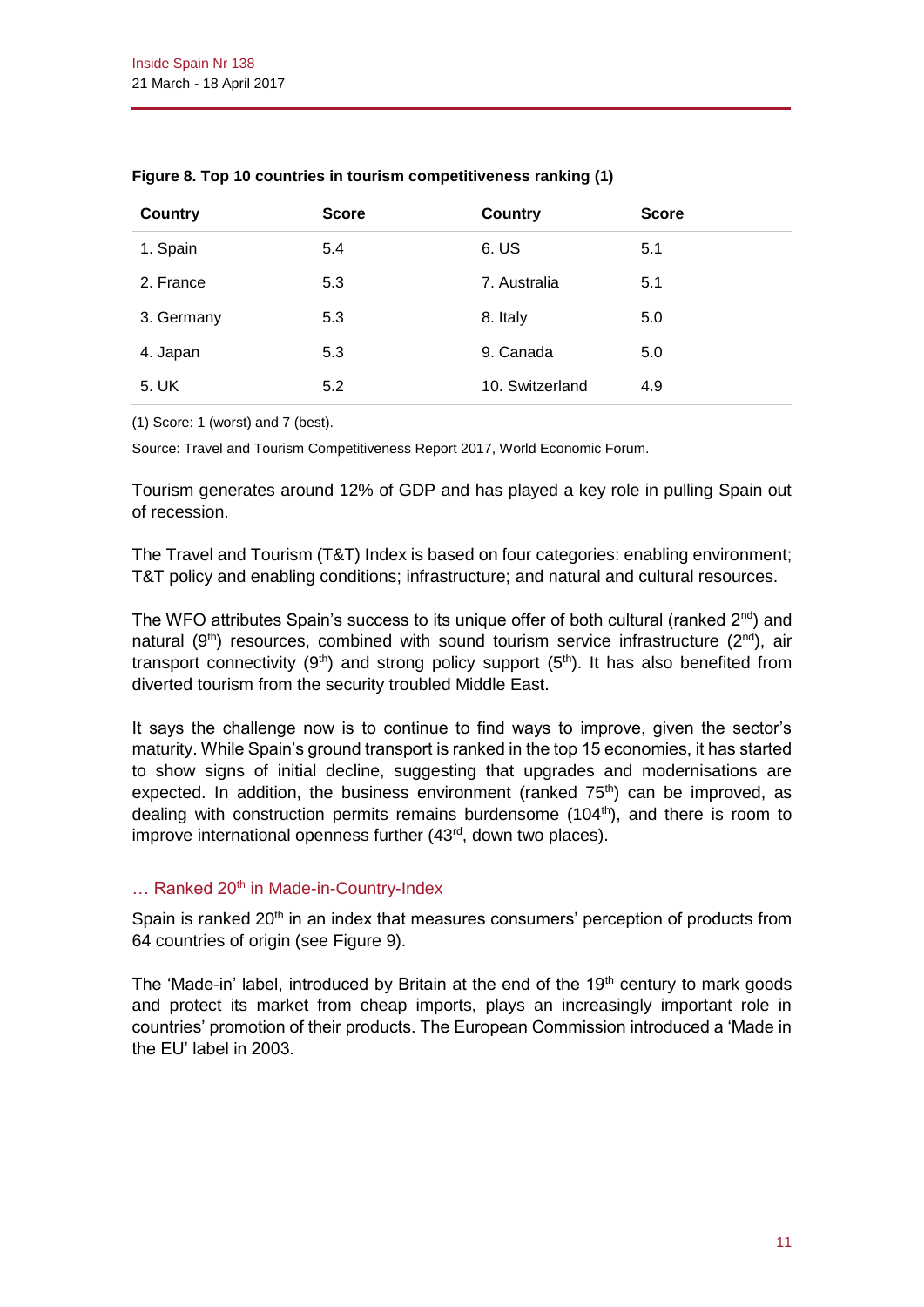#### **Figure 9. Made-in-Country Index, 2017 (1)**

#### **Country**

| 1. Germany | 100 |
|------------|-----|
| 3. EU      | 92  |
| 4. UK      | 91  |
| 7. Italy   | 84  |
| 8. France  | 81  |
| 8. US      | 81  |
| 20. Spain  | 64  |

(1) Out of 64 countries.

Source: Statista.

The research for the index by Statista and Dalia Research confirmed many clichés, such as Swiss luxury products are internationally more regarded as status symbols than any other.

The Leading Brands of Spain Forum, founded in 1999, has done a lot to improve the image of the country's goods and make companies aware of the importance of internationalisation by using the brand as the main competitive asset.

#### The inexorable rise of Spanish

The Spanish language is fast gaining ground in Latin America at the expense of indigenous languages and also in the US due to the rising Hispanic population, according to Euromonitor.

The proportion of Bolivians speaking Spanish as their first language rose from 55.3% in 1994 to 65.3% in 2016, as those speaking Aymara as their first language almost halved over the same period to 12.4% (see Figure 10).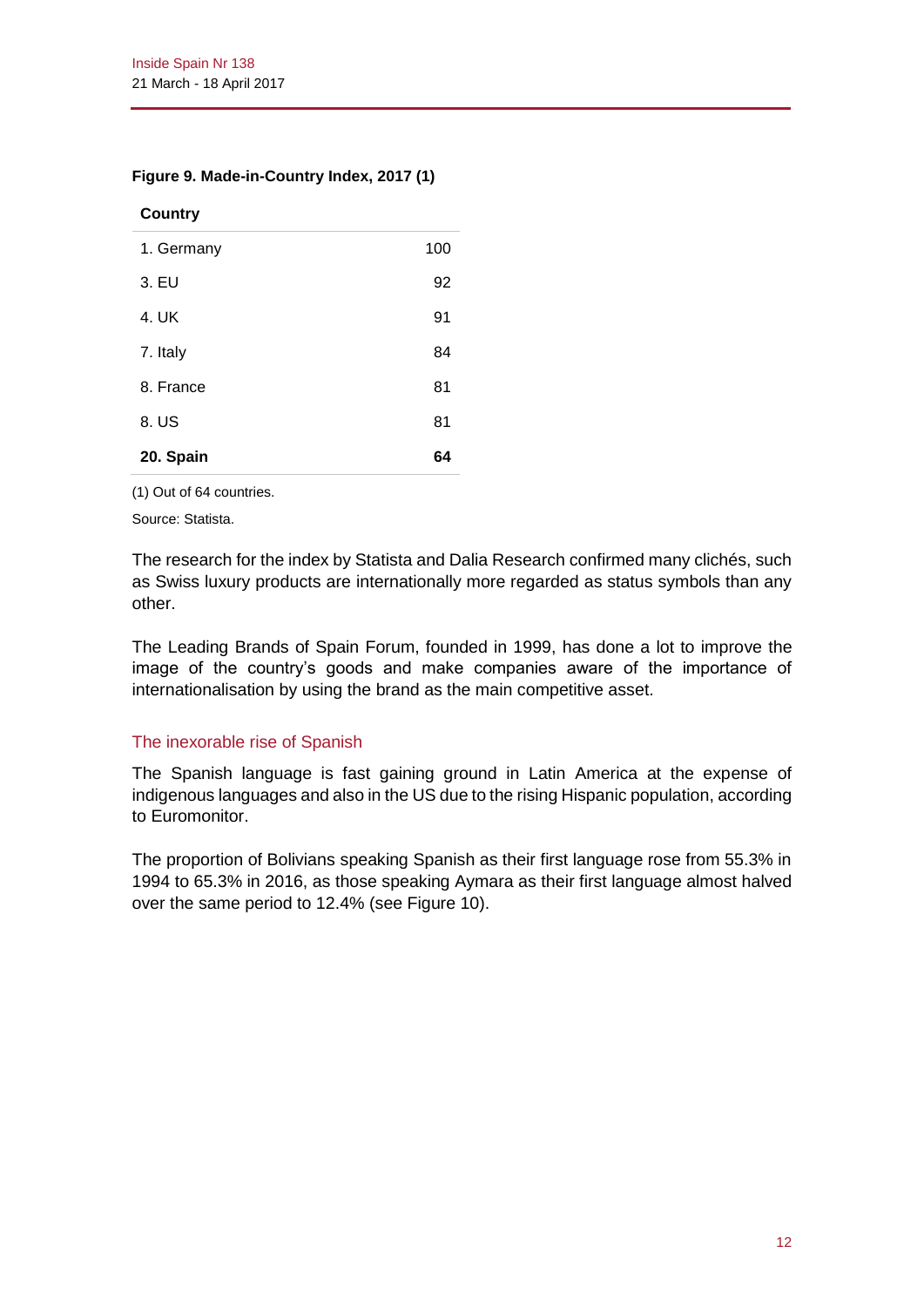

#### **Figure 10. Percentage of population citing Spanish as their first language**

Source: Euromonitor International; national statistics; UN. Prepared by the FT.

One reason for the growth in Spanish is that a common language makes cross-border trade in Latin America easier.

Spanish is the second most spoken language in the US: the proportion of the population that consider it their first language rose from 8.9% in 1994 to 13.4% in 2016.

# **Corporate scene**

#### Madrid rejects mega entertainment complex

The Madrid regional government turned down plans by the US developer Cordish Companies to build a US\$2.2 billion leisure and entertainment complex.

The complex on the outskirts of Madrid would have created 56,000 jobs, a major boost to the local economy.